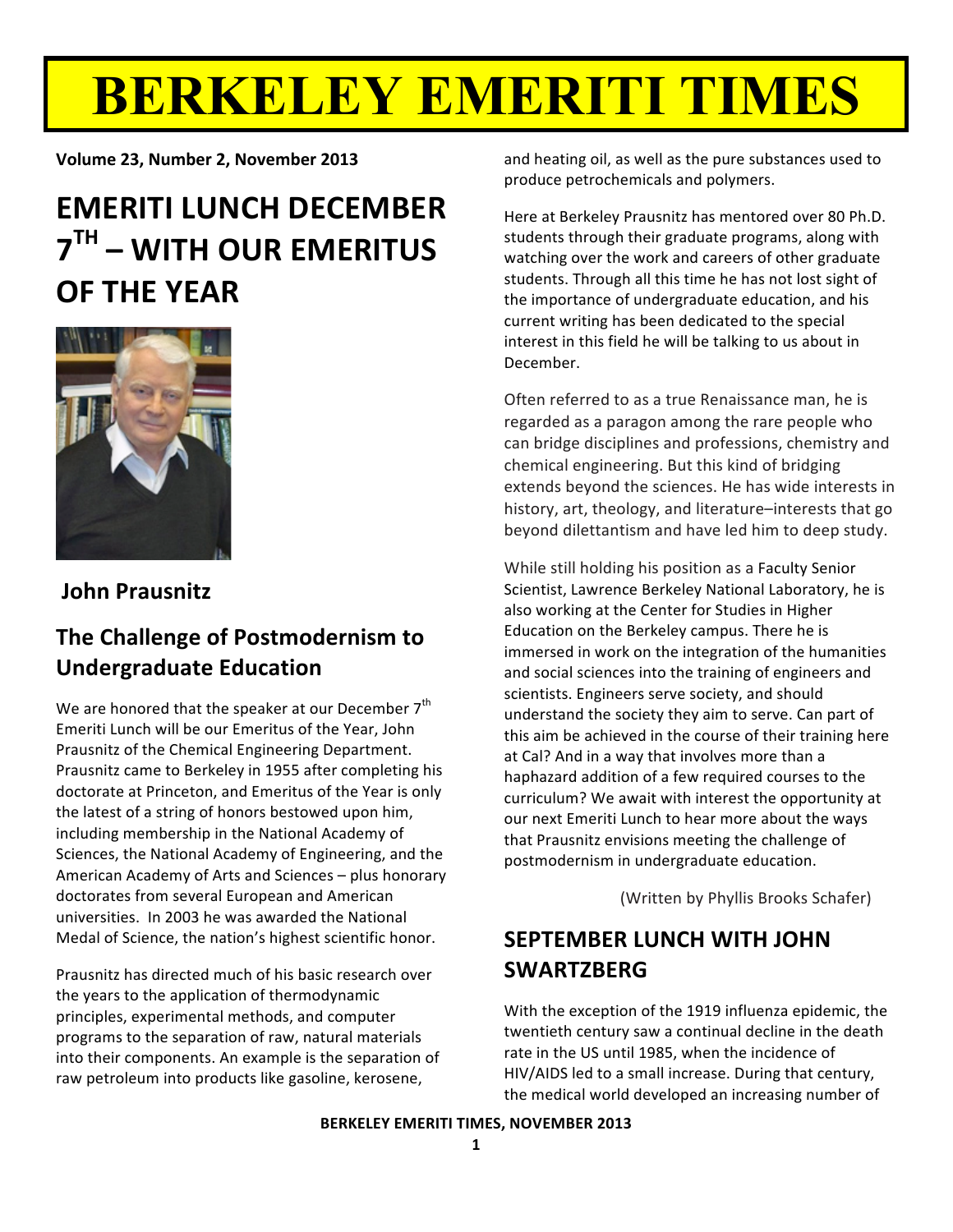methods of monitoring patients. On September 21, John Swartzberg spoke to the Emeriti Association about forthcoming developments in medicine that will lead to further shifts in the practice of medicine.

One new development is the transition from population-specific to patient-specific medicine. Population specific medicine has relied on the power of epidemiology, which reached its heyday in the 1970s when it proved that smoking led to cancer and heart attacks. Hypertension and high cholesterol are still treated based on the aggregate, with the hope that by treating all, a large number of patients will benefit. In time, however, it will be possible to determine, for example, who will benefit from taking statins and who will not. Medicine is beginning to identify biological markers on cells that inform treatment for certain cancers. Soon, doctors hope to be able to interfere with genes to address the root causes of cancer. Although cancer has historically been classified by its location in the body, recent discoveries have shown genetic similarities between colon and certain gynecological cancers, and between breast and certain skin cancers. In time, treatment will focus on the genetic abnormalities behind the cancer rather than its location. Within the next 5-10 years, medicine will be able to identify markers for Alzheimer's before the onset of symptoms, but treatments are still needed to make this information meaningful to the individual.

Another realm of medical advancement draws on our relationship to our microbiome. There are 10<sup>13</sup> cells in the human body, and  $10^{14}$  microorganisms living in and on us. There are 150 times as many genes in the bacteria in our gut than there are in the human genome. We are continuously interacting with our microbiome, and doctors are on the verge of learning how to shape this interaction to improve our health. The advent of vaccines along with cleaner water and food has changed our microbiome, sometimes in unanticipated adverse ways. The discovery that the bacterium H. pilori causes ulcers has led to a reduction in the incidence of ulcers, but also to an increase in esophageal cancer. The use of antibiotics has led to an increase in the incidence of antibiotic-induced C. difficile colitis; the organism destroys the flora in the colon and has become a serious problem in hospitals. Patients tend to suffer multiple relapses. Recent treatments have included the use of fecal transplants to reconstitute the cells lining our colon. New evidence also suggests that the incidence of obesity may be related to

a patient's microflora. Ongoing inflammation in the gut often precedes the onset of colon cancer, which poses the question of whether we can manipulate the microflora in order to reduce the incidence of this cancer.

Finally, Swartzberg anticipates the increased use of technology to reduce the amount of time patients spend in hospitals. Throughout history, hospitals have been dangerous sources of infection, and that remains the case today. About 5% of patients who enter a hospital contract an infection, and about 90,000 patients die from hospital-acquired infections in the US each year. The upsurge of drug-resistant organisms has heightened this problem. Ninety percent of seniors want to stay in their homes, and Swartzberg envisions a future in which this is made more feasible through the use of video conferencing and other technology that will allow doctors to monitor their patients' progress remotely. Pulse, temperature, respiration, and blood pressure could all be monitored through a continuous feed from the patient's home to the clinic; blood draws, electrocardiograms, and ultrasounds could also be performed at home. Medicines can be delivered by patches applied to the skin, and the patient can change the patch as instructed. Such developments would allow patients to leave the hospital sooner after any necessary visits.

In closing, Swartzberg reflected on the health disparities between the developed and developing world. In the former, 77% of deaths are caused by non-communicable diseases, and only 14% by communicable diseases; in the developing world, communicable diseases account for 55% of deaths, and only 37% are due to non-communicable diseases. Over time, he sees these two worlds merging into one, though the current increase in urbanization in the developing world has led to the growth of huge slums, where infectious diseases are rife. Still, from 1900 to 2010 in the U.S., the number of deaths per 100,000 people was cut in half, leaving Swartzberg with hope for the future of medicine and worldwide public health outcomes. (Written by Sarah Herr)

**SHORT TAKES: Congratulations to Emerita Janet** Yellen on her appointment as head of the Federal Reserve. Washington needs the kind of service that Janet has been able to give to Berkeley and to the **Federal Reserve Bank of San Francisco.** 

**BERKELEY EMERITI TIMES, NOVEMBER 2013**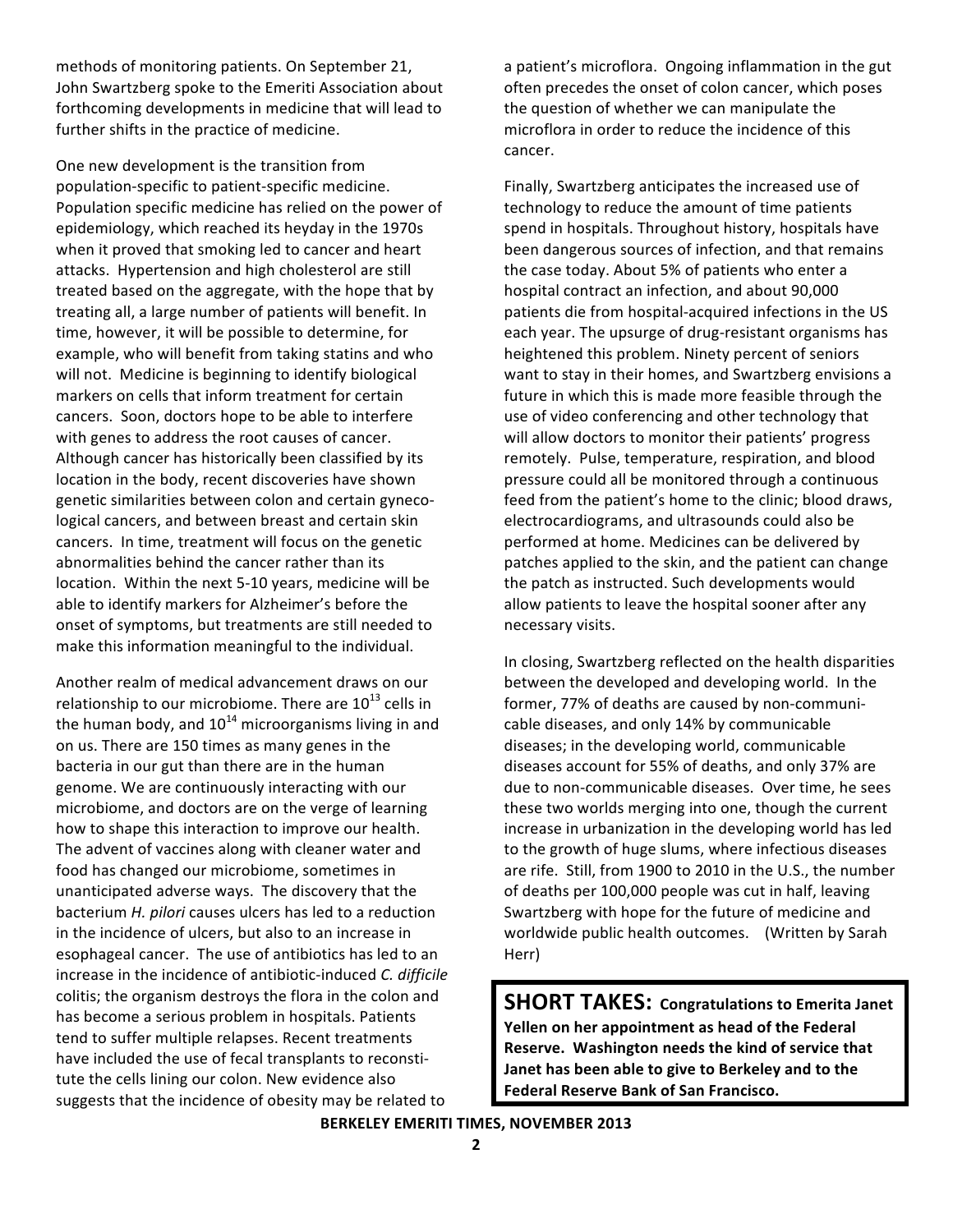

#### **INTERVIEW WITH JOE** McBRIDE - John Swartzberg and S. **Davis**

When Joe McBride was eight years old and living in Missouri, his parents took him on a trip to the Rocky Mountains. It was there that he fell in love with trees and ever since they have been a major part of his life. He studied forestry at the University of Montana and received both his M.S. (Forestry) and Ph.D. (Botany) at Berkeley. He holds a joint appointment in the Department of Landscape Architecture and Environmental Planning (College of Environmental Design) and in the College of Natural Resources. He has been on our faculty for 43 years.

Q - This year the Rim Fire around Yosemite burned over 300 square miles. Why have forest fires become so large and intense?

A - Management of our forests focused on production and economics during the first half of the 20<sup>th</sup> century. Fires were to be avoided at all costs. The goal was to extinguish a fire by 10:00 a.m. the next day. As a result, forests became denser as did the undergrowth, resulting in an abundance of fuel on the forest floor. More recently, the National Parks and Forest Services have moved away from this approach to strategies like controlled burning.

Q - Is there no way other than controlled burning to reduce this risk?

A - Controlled burning itself has its risks. In 2000 a large control fire near Los Alamos got out of control and destroyed 400 homes. To help reduce risk we now use a "mastication" machine that grinds fallen trunks, limbs, branches, and undergrowth into mulch that then decomposes quickly, reducing fuel on the ground.

Q - What are the problems associated with forest fires, other than the obvious immediate threats to people and property?

A - Forest fires destroy wildlife habitat, kill wild animals, and degrade the aesthetics of forest-covered landscapes. The capacity of forests to contribute to

reduction of air pollution and the production of clean water is also diminished by fire. Forest cover reduces flood risks through the interception of rainfall by trees. For example, the oak woodlands in the Berkeley hills intercept about 30 % of the annual precipitation and this reduces runoff during storms.

Q - We have suffered through some major fires here in Berkeley and Oakland. Are there policies in place to limit further encroachment of habitation into forest areas?

A - In 1922 the north Berkeley hills fire burned over 600 homes. In 1991 the south Berkeley and Oakland fire destroyed over 3000 homes. However, it is difficult to change habitation patterns once they take hold. Cities and county governments have in many cases failed to control new development in high fire hazard areas. Public policy as a mechanism is not working very well, but the marketplace listens and responds. Now some insurance companies, for example, will not cover houses in fire-prone areas, much like their restrictions for those in flood plains.

Q - What are some of the benefits of trees in urban areas and are there movements for more urban trees?

A - Trees in urban areas reduce temperatures, reduce storm water runoff, remove pollutants from the air, provide wildlife habitat, and increase property values, not to mention the aesthetic pleasure we derive from seeing and experiencing trees in our cities. Urban tree planting programs abound throughout the United States. There is an urban forest program in California that provides grants to cities for tree planting. Locally some communities are seeking to reduce environmental problems by incorporating more trees into the urban landscape. For example, a current program, called "Oakland Biofilter," is under way to plant trees to filter particulate matter and improve air quality in west Oakland where trucks waiting to load or unload leave their diesel engines running, sometime for hours.

Q - You have recently spent time in the Ukraine near Chernobyl. What were you trying to learn?

A - One thing was the impact of the lack of landscape maintenance on an urban environment. In the case of Pripyat, the residential town for workers at the Chernobyl nuclear power station, landscape maintenance stopped after the explosion in 1986. The growth of trees has now obscured the presence of

#### **BERKELEY EMERITI TIMES, NOVEMBER 2013**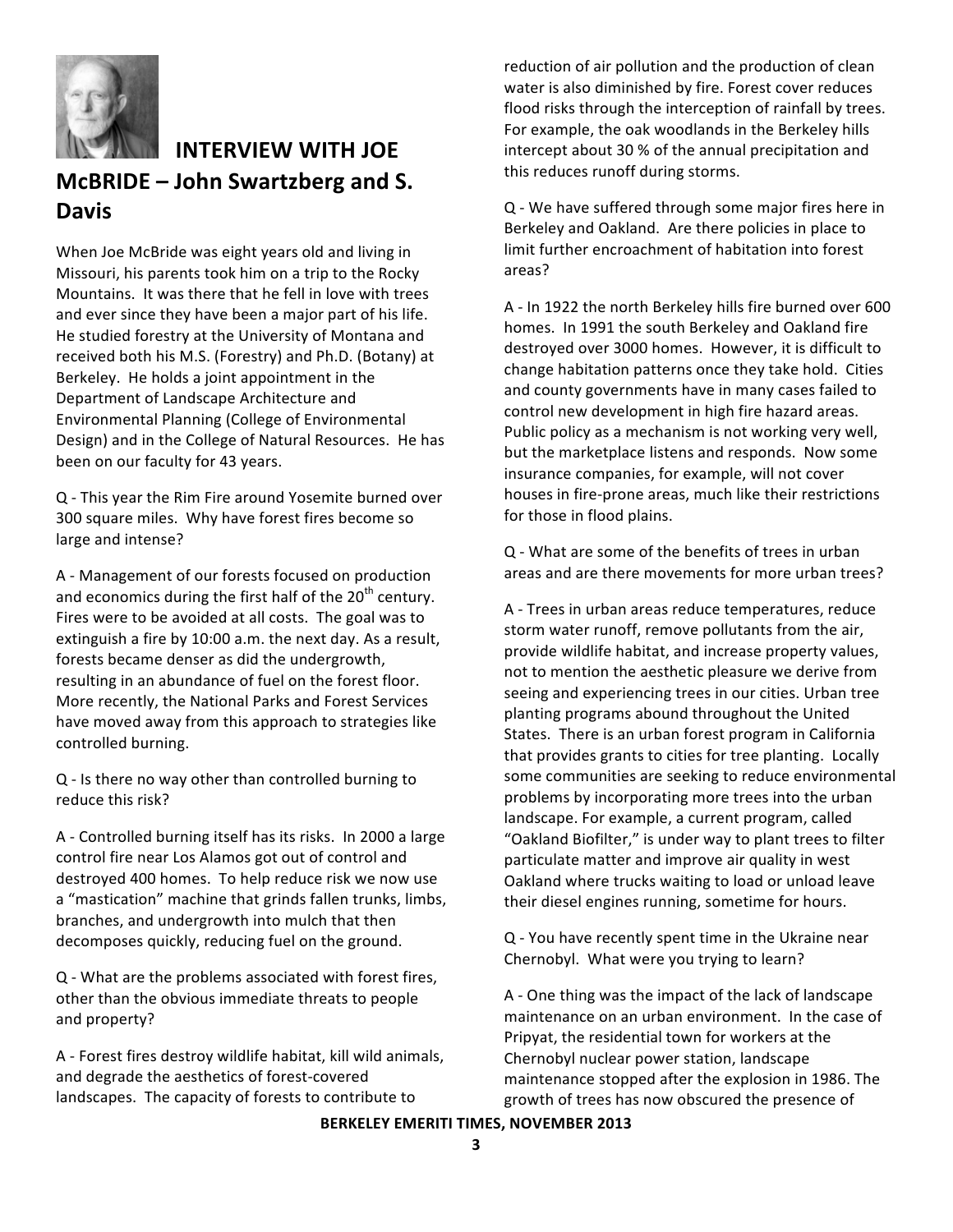buildings; the abandoned city is eerie and ghost-like. Without maintenance, trees have taken over lawn areas and are growing up through seams and cracks in streets, sidewalks, and parking lots. This has implications for our urban areas - as the cost of maintenance rises, some areas in our cities are being less well tended. The gender of the trees we plant turns out to matter in this cost control. Many tree species have both male and female individuals. In Pripyat streets were planted with female Lombardy poplar trees. They have copiously produced seeds that are germinating in former lawn areas and pavement cracks all over the city. Planting sterile clones or only male trees would clearly reduce the cost of maintaining urban landscapes in the future.

Q - Has this experience in the Ukraine changed your attitude about nuclear energy?

A - Yes. The fall out of radioactive ash onto the city of Pripyat caused an immediate hazard for the people. They were evacuated in the two days and people took little with them. Radioactive ash on the ground, on streets, and buildings is a long-term hazard. The city was permanently abandoned. Breaking windows in most buildings, vandals took most of the abandoned possessions and often destroyed household items they did not take. I now question the safety of nuclear facilities, particularly near urban areas. I realize that other types of energy production, such as coal, have negative environmental impacts, but this experience was poignant.

SHORT TAKES: Randy W. Schekman, professor of molecular and cell biology and speaker at our March lunch, has won the 2013 Nobel Prize in Physiology or Medicine for his role in revealing the machinery that regulates the transport and secretion of proteins in our cells.

#### **PRESIDENT'S LETTER**

Dear Colleagues,

As late fall moves in, we all look forward to a new year that we hope has much collaboration amongst ourselves during our varied retirement activities.

**OPEN ENROLLMENT:** Good health insurance has been on the minds of many of us for quite awhile, not the least of reasons being Open Enrollment and the changes this year. Many of us are switching plans because we must; others are switching plans because we have different preferences now than before; others have no need to switch. Our Emeriti colleagues living out-ofstate have dramatic changes to their available UC health insurance options. All of these concerns are under employer-provided insurance. Those who took Lump Sums on retirement are also deciding upon their options in and out of California under the Affordable Care Act. Your Emeriti Association is paying attention to the machinations involved in all the insurance changes, and we want to hear from you about your own experiences. Your input provides us more "muscle" when we raise concerns and more "impact" when we speak with administrators.

**EMERITUS OF THE YEAR:** On a brighter note, we hope many of you will join us December 7<sup>th</sup> at our lunch honoring our Emeritus of the Year, Professor John Prausnitz of Chemical Engineering. He will be speaking to us at the Faculty Club that Saturday, December  $7<sup>th</sup>$ , on "The Challenge of Postmodernism to Undergraduate Education," and your reservation can be made with the form appended to this newsletter. Professor Prausnitz exemplifies much of the energy of retirees who contribute to Campus and Community life for many years after they officially "step down" to a new set of "steps up" to the next chapters in their careers.

A NEW CHANCELLOR FOR CAL: Our new Chancellor, Nicholas Dirks, was officially inaugurated on November  $8<sup>th</sup>$ , after having been on the job since June. He hosted a reception for new retirees this fall. He noted how impressed and honored he was by the research, mentoring, and financial contributions of emeriti to the campus. He specifically remarked on the recent biobib report of \$250,000 million in research dollars that just a quarter of the emeriti had brought to the campus over the last three years. With Associate Vice-Provost Angelica Stacy of the Office for the Faculty, Chancellor Dirks referred to a beginning study of how UC Berkeley might become an even more retirement-friendly campus.

As your Emeriti Association President, I also attended a dinner with the Chancellor, along with a dozen other faculty members, where issues of Campus diversity were raised, including the diversity provided by levels of experience among the Emeriti. The Chancellor is a terrific listener, and he had insightful questions for all of us. We encourage you to be in touch with his office, or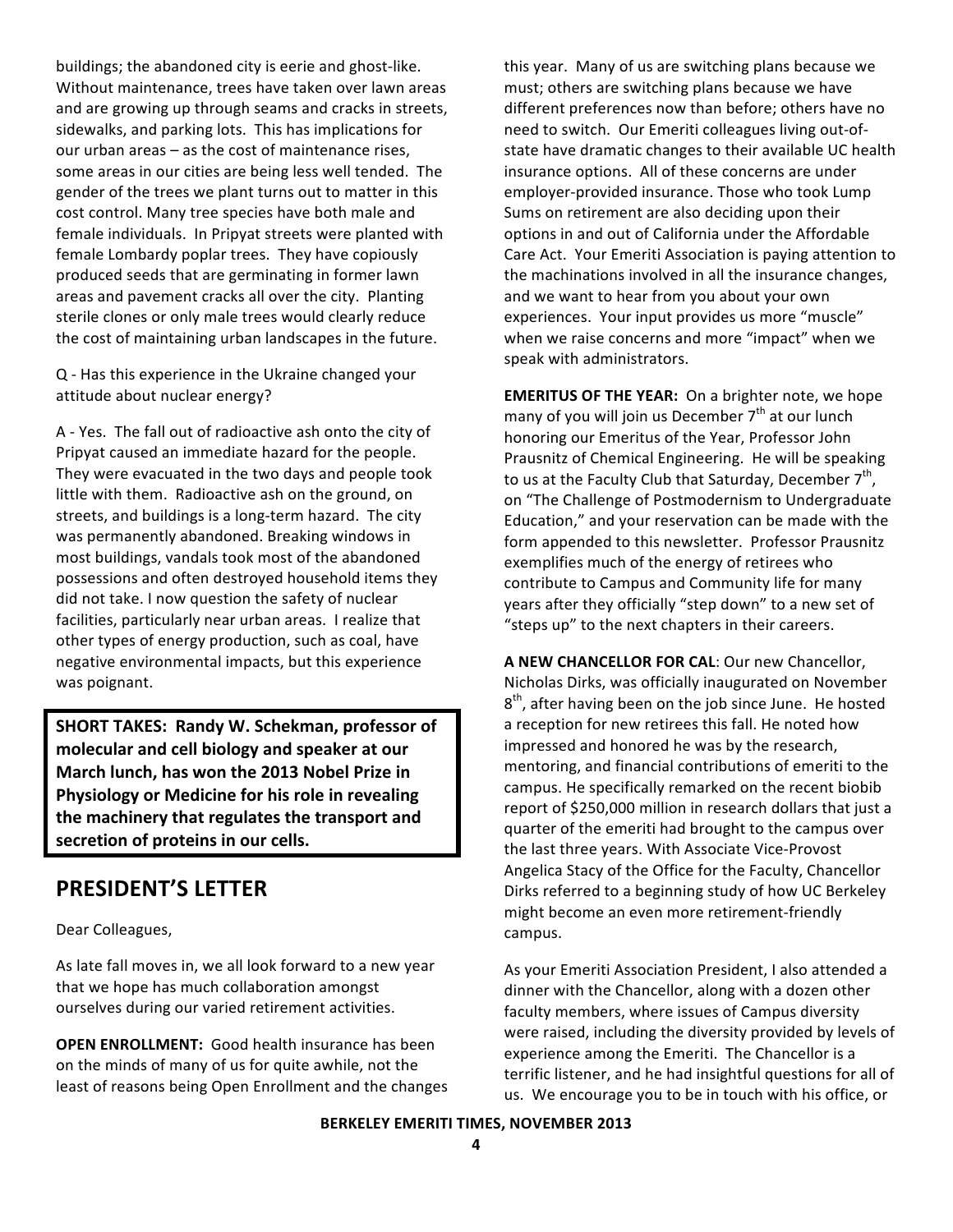to be in touch with us about issues you would like to raise with his office. Between your Emeriti Association and the Academic Senate Committee on University-Emeriti Relations, your concerns will be heard.

**DEPARTMENT EMERITI ADVISORS:** We have also started collaborating with the office of Associate Vice-Provost Angelica Stacy to create a group of department advisors on Emeriti Affairs. Department Chairs and the various Deans have each been asked to nominate an Emerita/us from their disciplines to report the current activities of Emeriti, to inform Department Chairs and the Deans about issues important to Emeriti, and to talk with each other about the various departmental policies on emeritus status. It is hoped that this advisory group will raise the visibility of Emeriti and help the Campus make retirement an even more positive transition for those whose careers have spanned many decades - not only in their disciplines but in the Campus culture. Remember that retirement is not the end of our careers but simply the next phase. That is how it is viewed by the Emeriti Association.

**TRANSFORMING RETIREMENT PROJECT:** We are also working with the UC Berkeley Retirement Center, its Policy Board and the Office for the Faculty on a project called Transforming Retirement. The underpinning of this project is research – research into how people plan and prepare for retirement, research into what resources are available during the transition into retirement and following retirement, research into the impact on one's life following retirement from an academic career and how UC Berkeley could be a more retirement friendly campus. The goal of this project is to inform not only our Campus but also the Office of the President and institutions in other states about ways to make the retirement of faculty and staff a more positive transition that continues to make use of the expertise of those who have given so much of themselves to Cal. That engagement may be on or off Campus; the passing along of so much expertise is of high value to society. Even as this research goes on, our mentoring programs continue as do our meetings with our colleagues from other Campuses. We hope all good things for you as you continue the march to the end of 2013.

Caroline M. Kane, President

**SHORT TAKES: On December 2nd, George** Leitmann, currently Professor in the Graduate **School and Professor Emeritus of Engineering** Science, is being awarded the Legion of Honor, France's highest tribute recognizing military and civil service on behalf of the French nation. The presentation by the Consul General of France will be held here on the Berkeley campus.

#### **RETIREMENT CENTER UPDATE**

The fall issue of the Center's newsletter provides a harvest of educational, fun, and retirement management programs. It can be found at http://thecenter.berkeley.edu/centerpiece.shtml. Here is a quick summary of some upcoming activities.

Passion and Purpose: Transforming Retirement II - The last excellent full day retiree conference was held in May 2012, with Robert Reich as the keynoter. The next retiree conference is set for next May 15. Jennifer Granholm, UC Berkeley Distinguished Practitioner of Law and Public Policy and Michigan's governor from 2003 to 2011, will be the keynoter. Be there for a variety of workshop sessions on topics of interest to retirees.

Reno Snow Train Trip - Join the UC Retirees' Association (UCRAB), February 11 to 13, for a trip aboard the Reno Snow Train. Sit back, relax and watch the spectacular wintertime scenery. The trip includes the following: coach transportation with baggage handling from train to hotel room; two nights at the Eldorado Hotel Casino, including one buffet breakfast per person; lunch on the train to and from Reno; onboard entertainment, and "Winner's Book" of coupons including discounts on meals, gaming, and shows. Cost: \$283.50/person quadruple occupancy; \$286.50/person triple occupancy; \$292.50/person double occupancy; \$343.50/person single occupancy

Registration packet, including payment, must be received at the Retirement Center by 4pm on Monday, December 16; no exceptions. Contact the Retirement Center at 510-642-5461 or ucbrc@berkeley.edu to request a registration packet.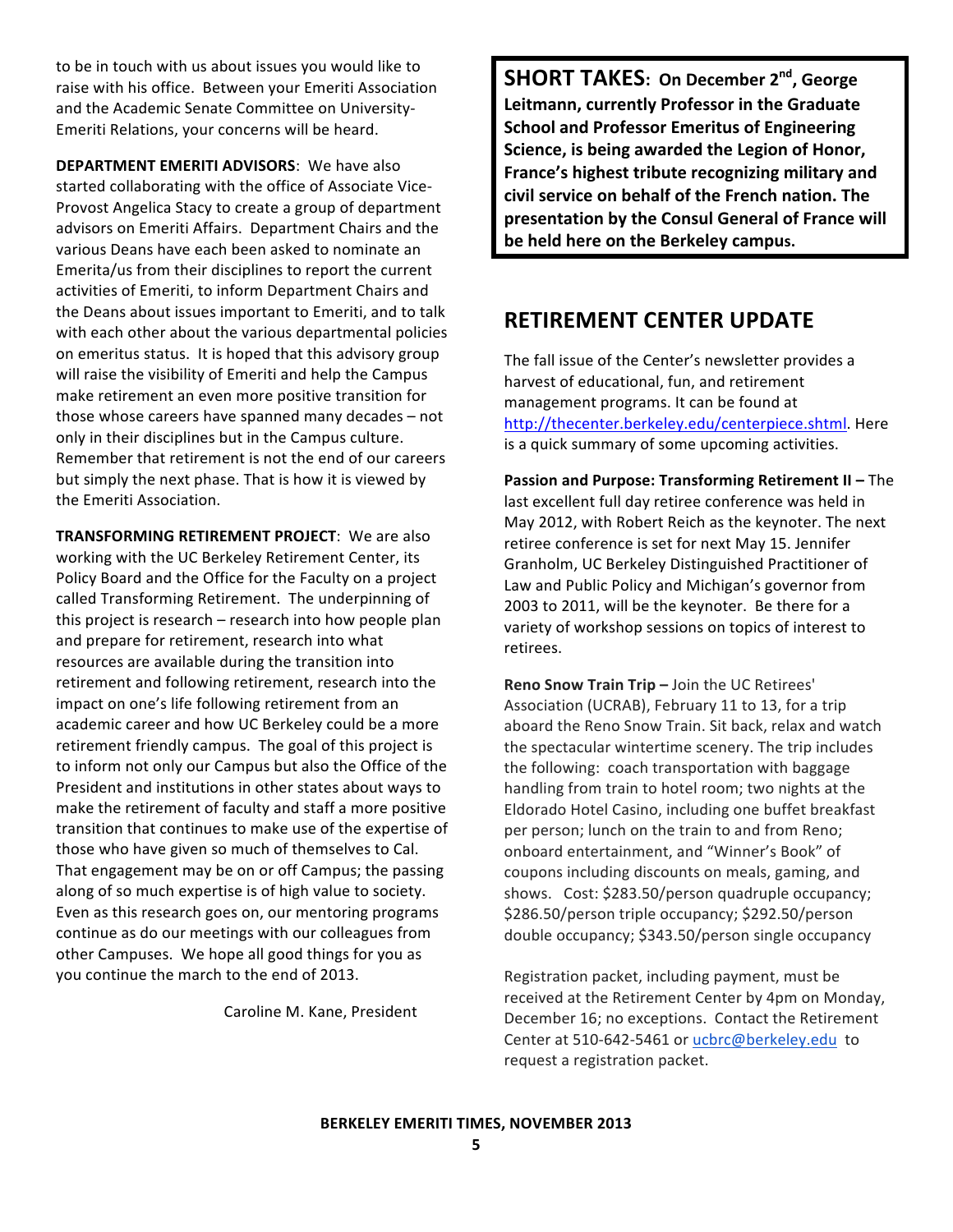Email Addresses - Give the Center your email address to be sure you are included in email alerts about developments, like open enrollment, that impact the lives of retirees. Call the Center at 510-642-5461 or email ucbrc@berkeley.edu.

Retiree ID Card - Your retiree ID card gives you access to many campus discounts, use of the campus libraries, and other services. The card is free. If you do not have one, call or email the Center, or drop by the office between 1 and 4pm any work day.

You are always welcome in our offices. We are conveniently located at 1925 Walnut St. in Berkeley.

As you read this, the holiday season is approaching. The Center hopes your preparation for the season is as enjovable as possible. It can be a stressful time of year but also a time of many joys and sweet remembrances.



Patrick C. Cullinane, Director **UCB Retirement Center** 

**SHORT TAKES: Emeriti Lunch Table, 2nd and** 4<sup>th</sup> Thursdays monthly at noon in the northwest corner of The Great Room in The Faculty Club. All are welcome to join in our informal discussions!

#### **UC BERKELEY EMERITI ASSOCIATION** 2013-2014

**OFFICERS President Caroline M. Kane** kanecm@berkeley.edu

**First Vice President Sheldon Zedeck** zedeck@berkeley.edu

**Treasurer George Goldman** ggoldman@berkeley.edu

> **Secretary Barbara Davis** bgd@berkeley.edu

**MEMBERS AT LARGE Beth Burnside Ruth Berins Collier John Cummins Richard Herr Amy Block Joy Jack Kirsch Mary Ann Mason Calvin Moore Karl Pister John Swartzberg** 

**CUCEA REPRESENTATIVE Caroline M. Kane** 

> **PAST PRESIDENTS Edwin E. Epstein Roger Glassey Richard Malkin Louise Taylor Lawrence Waldron**

> > **STEWARDS Sue Cork Joan Glassey**

**Mary Mortimer** EMERITI TIMES: Published before each meeting of the UC Berkeley Emeriti Association to provide communication with members about meeting announcements and reviews, Board actions, pertinent campus news and policies, and to reach out to members unable to attend the meetings.